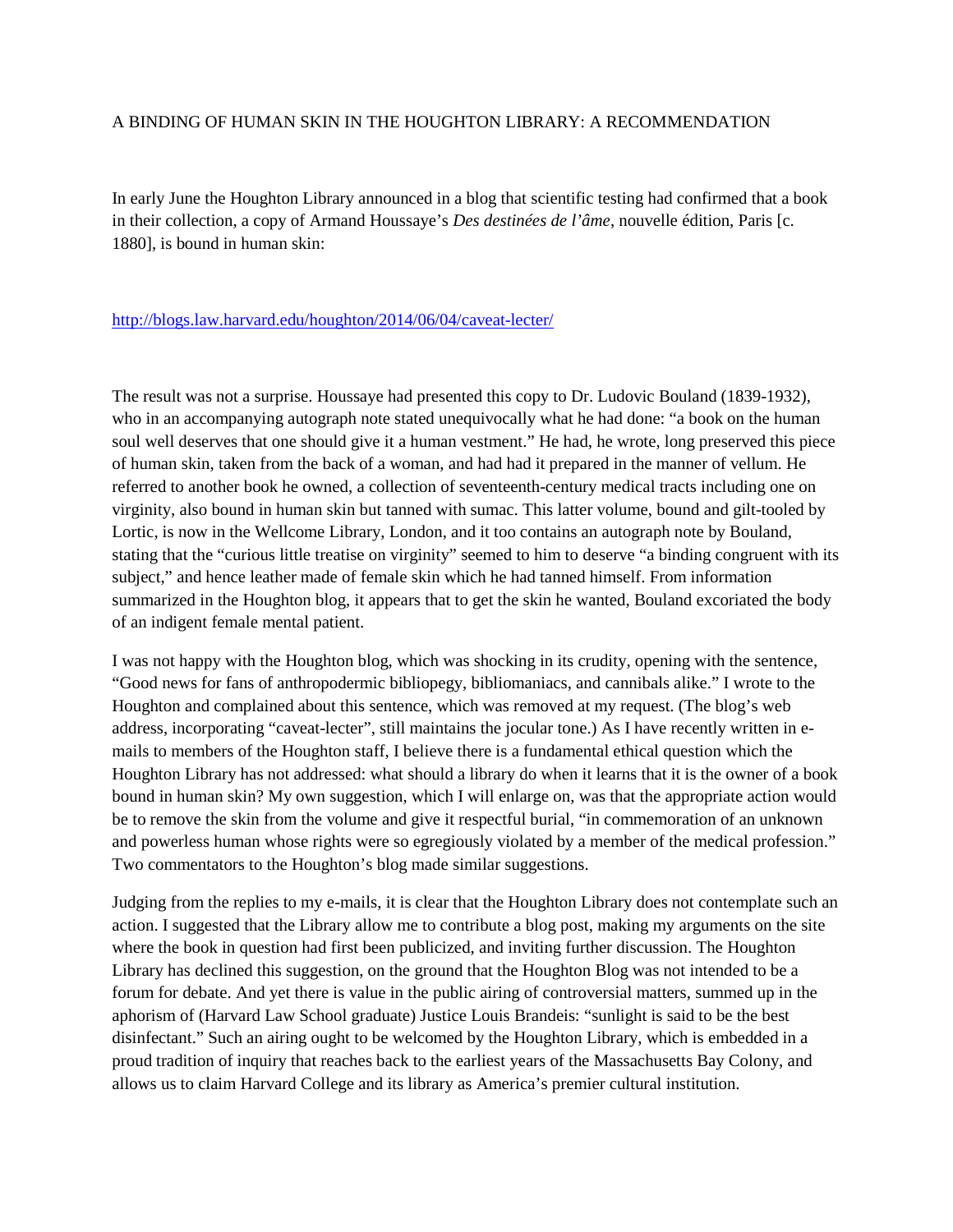The central point of the Houghton Library's response to my suggestion — since they have not made the point publicly and officially, I paraphrase in general terms — is that, having accepted Bouland's volume, first in the 1930s on loan, and then in the 1950s by formalized gift, they have an obligation to preserve it. My reply is that although preservation is a central responsibility of libraries and museums, it is not one isolated from wider questions of ethics. There are times when the "good" of preservation must be weighed against other compelling responsibilities. Indeed, the field of ethics would not exist if there were never conflicts of competing "goods" to be weighed. If preservation, or for that matter the simple property rights inherent in transferring ownership of a book from a private individual to the Houghton Library, were declared to be an absolute imperative, trumping all conceivable opposing claims, we could hardly say we were operating under an ethical system at all. We would only be mindlessly adhering to an arbitrary hierarchy of rules.

The respectful treatment of the dead has been a central value of most human societies. This instinct of respect is not the property of any particular society, culture, linguistic group, or religion: archaeologists, anthropologists, and historians can trace it around the world and across the millennia. It is this tradition that Dr. Bouland violated as a medical student, creating macabre curiosities that eventually became objects of commerce. He sold his books at auction in Paris, 4-5 July and 20-21 November 1928, and there was a final posthumous sale, 17 June 1933. Presumably Dr. Bouland's curiosities were offered in one or other of these sales. In the *Intermédiaire des chercheurs et curieux* for 1910 (vol. 62, col. 661), an acquaintance of Bouland's, Paul Combes, recalls having been shown one of these volumes; by his recollection the subject of Bouland's flaying had been a female patient who had died in a hospital either in Metz or Nancy. In the preceding number of the *Intermédiaire*, another doctor recalled that when he was an intern in Beaujon in the mid-1870s, one of his colleagues carried a tobacco pouch made from a woman's breast, as souvenir of his time in a hospital in Tours. Medical students: indigent patients: female patients. The connection is clear. A reader of Bouland's notes accompanying his human-skin volumes cannot miss that it was significant to Bouland that he had exerted his power upon a woman. The skin of a male would not have fulfilled his psychosexual needs in the same way. Essentially, he carried out an act of post-mortem rape, and two volumes, in two libraries, are now its tangible witnesses.

The Houghton Library and its ownership of the skin of this nameless French woman of the nineteenth century has striking parallels with the Musée de l'Homme in Paris, and its long-time ownership of the remains of Sara / Saartje Baartman, a woman of the Khoikhoi ethnic group of South Africa, who in the early nineteenth century was brought to Europe and put on public display as the "Hottentot Venus" in both England and France, being subjected to countless humiliations including examination of her genitals. After her early death in 1815 she was dissected, and written about by the naturalist Georges Cuvier who saw in her anatomy similarities to monkeys and orangutans. Baartman's remains including her skeleton were kept and for long displayed by the Musée de l'Homme. This generations-long misuse of Baartman was brought to wide attention in (Harvard Professor) Stephen Jay Gould's scathing essay, "The Hottentot Venus," in his essay collection *The Flamingo's Smile*, 1985. In the mid-1990s the newly elected president of South Africa, Nelson Mandela, publicly called for the return of Baartman's remains to her native land, for respectful burial. Years of delay ensued, held up by protests from the director of the Musée de l'Homme, but in 2002 the French National Assembly finally voted in favor of return. Baartman's remains are buried in the Gamtoos Valley, near where she was born. A plaque at the site includes a poem in her memory by the South African writer Diana Ferrus; its final word is "peace".